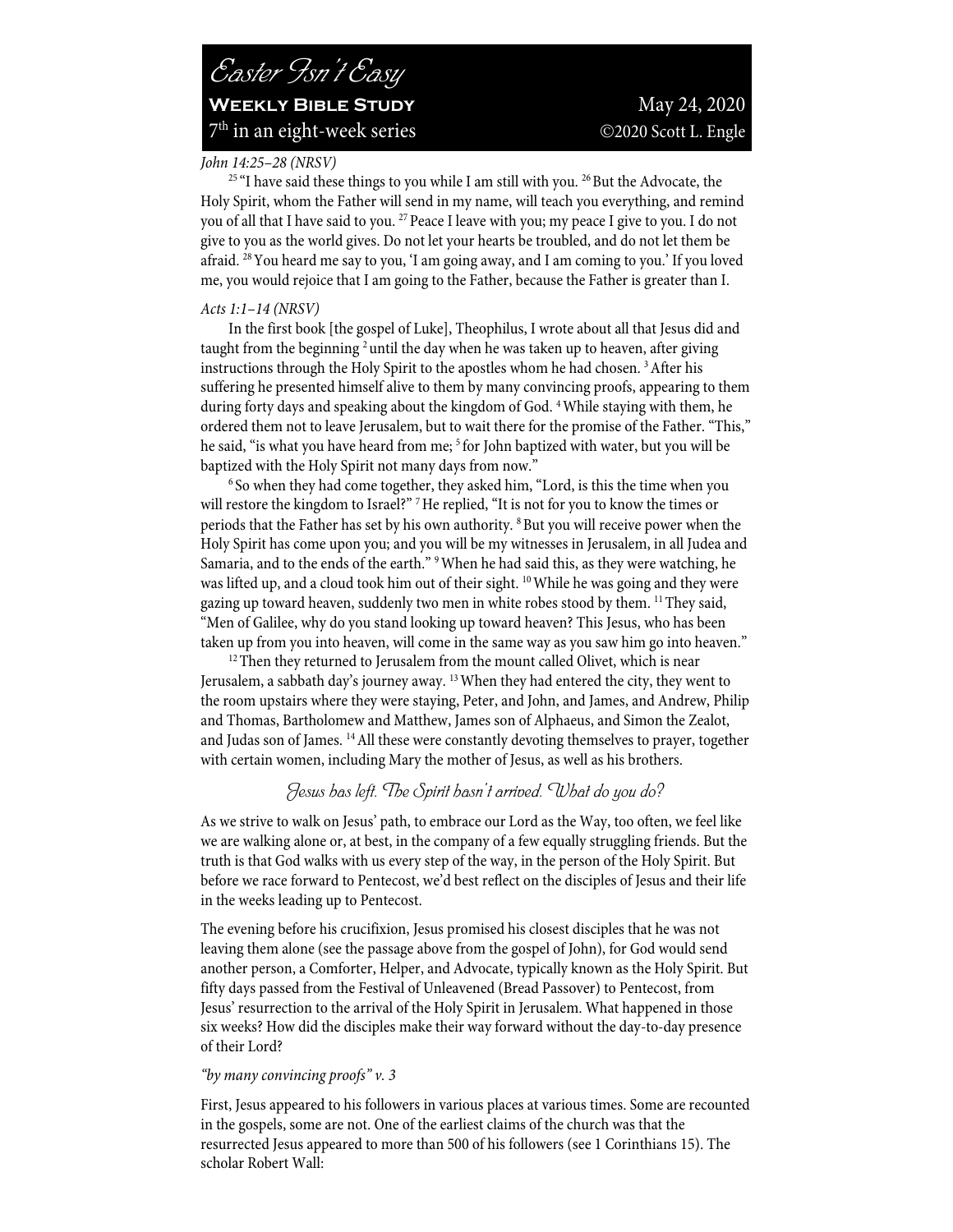Jesus' curriculum in preparing his followers to continue his mission concerns "the many proofs" of his resurrection and instruction about "the kingdom of God" (1:3). What must be noted first is that the Lord consecrates a period of time to prepare his followers *fully* for their future ministry, symbolized by the number "forty." Their witness will be guided and empowered by the Spirit (1:8), but they are thoroughly briefed by Jesus to understand *accurately* what they have seen and its theological significance. The Holy Spirit does not work in an intellectual vacuum; nor is Christian witness effective if it merely testifies to the experience of God's salvation without being able to interpret meaning for all of life. Impoverishment of theological understanding in the church diminishes the community's influence on its surrounding culture.<sup>1</sup>

## *"the kingdom of God" v. 3*

The kingdom of God is a matter of geography. It is the place where God is king. The Jews of Jesus' day waited for the coming of this kingdom. When God reigned, there would be no war, no hunger, no hatred, no sick, no crippled, no blind . . . And the Jews had waited for a long time. In Mark's gospel, Jesus' very first words are a blazing proclamation:

> *'The time is fulfilled; the kingdom of God is at hand. Repent! And believe in the Good News!"*

Wow. Jesus brings the news that the wait is over, that God is doing great things, that God's kingdom is at hand, that the Day of the Lord has come . . . that all of this is breaking in upon Israel through the ministry of Jesus himself. God's glory had shone on them all and the world would never be the same.

Of course, this seems an odd claim to make. Evil was then and is still a present reality. There is simply too much pain and suffering in the world to suggest otherwise. So again, how could Jesus proclaim the coming of God's kingdom? How could Paul speak of Jesus' victory on the cross (Colossians 2:15)? What do we mean when we speak of God's kingdom as present-but-coming or already/not yet?

How were Jesus' disciples to make any sense of this during those fifty days when pain and suffering and death were still part of the world, for Jesus' resurrection which surely signaled the arrival of the kingdom? Richard Hays answers such questions this way:

Why do the powers of wickedness continue to operate effectively in this world? Because the story is not over. The climactic victory has been won on the Cross, but there is still much residual resistance. So we live in a tension-filled interval where skirmishes are still under way.

Alright . . . but what does it mean for us? If as Professor Hays puts it, the skirmishes are still underway, then what is our part in all this? Do we really have a role to play in the full realization of the kingdom of God? If so, what is it? Where do we start in understanding this . . . how about at the beginning?

In the beginning, God created everything and pronounced it good. But because the humans made a very bad choice, all of creation became distorted and damaged. I suppose that God could have waved some sort of magic wand and fixed it all . . . but God loves us too much for that. God wants to be loved by us, and that love must be freely given. God will not coerce us into loving him. After all, what sort of 'love' would that be?

Instead, God's plan to transform, renew, and restore all of creation was and is to be worked out *through* us. Jesus asked his disciples how they could possibly be the light to the world if they kept the light hidden from others. As selfish, prideful, and weak as we humans tend to be, God, in his wisdom, sends us out to do his work.

Thus, it is no surprise that when the resurrected Jesus met with disciples for the last time before his return to the father, he gave them their mission: to go out and be his witnesses to the whole world, every last bit of it.

<sup>1</sup> Robert W. Wall, *New Interpreter's Bible*, 1994–2004, 10, 45.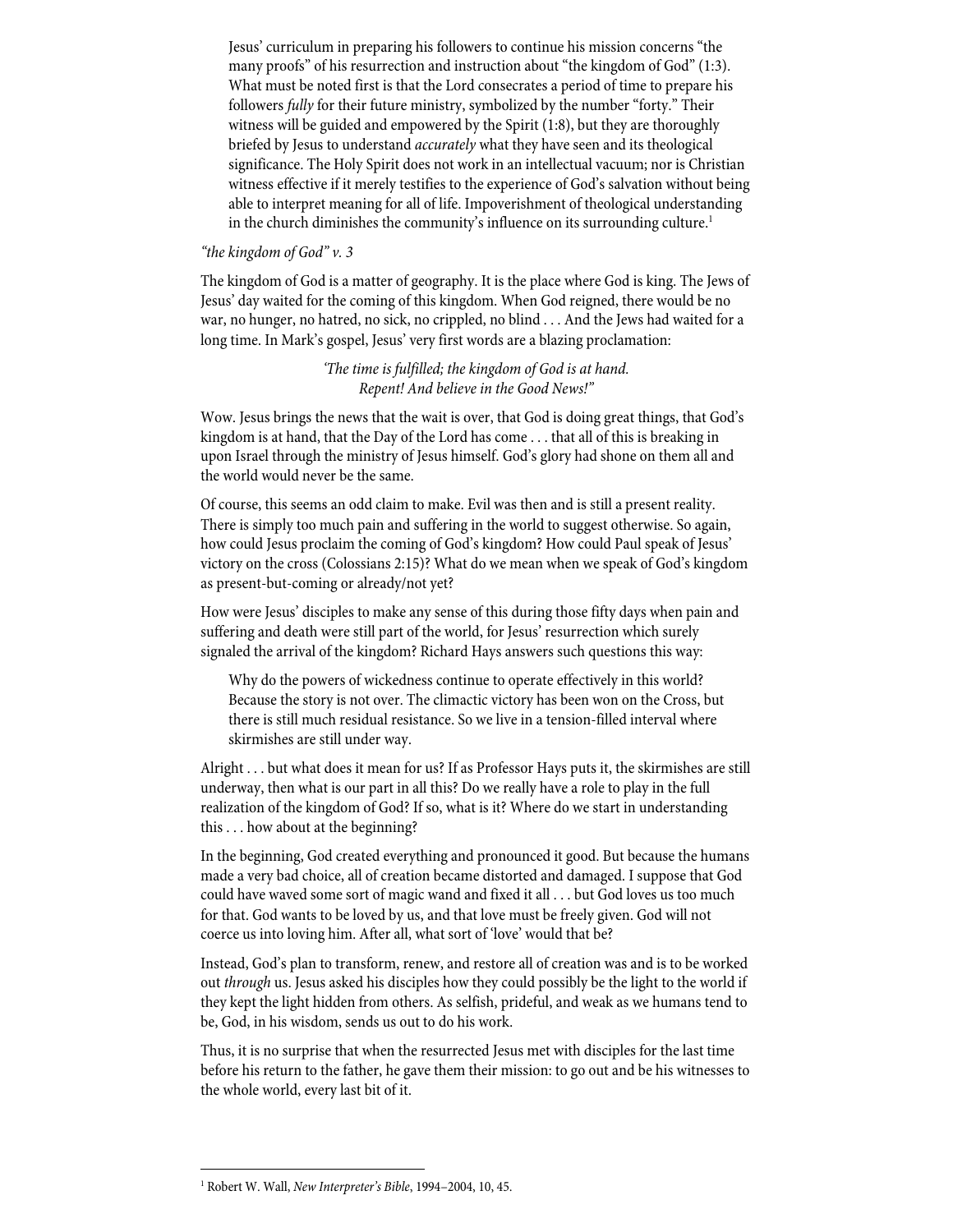#### *Patience*

But I am getting a bit ahead of myself, perhaps I'm impatient to get to Jesus' ascension. For after Jesus' teaches his disciples about the kingdom he tells them to go to Jerusalem and wait. . . . Ugh, I hate to wait. But patience is one of the heavenly virtues and the disciples would be expected to demonstrate it. Jesus said wait, so they would wait. A few months ago, before this covid-19 global nightmare, we talked about patience and I brought you this passage from Karen Swallow Prior:

N. T. Wright says that patience is required in order to attain the other virtues. "Patience is one of the places where faith, hope, and love meet up," he writes. Augustine describes patience as the virtue by which "we tolerate evil things with an even mind." The patient person, he continues, chooses to bear evil rather than to commit further evil in response to it. Patience keeps us from yielding to evils that are "temporal and brief" and from losing "those good things which are great and eternal." Patience is a high virtue, that's certain. No wonder patience is traditionally understood to be a subvirtue of courage. Indeed, all the virtues, Aquinas says, "are directed to the good of the soul." He continues: "Now this seems to belong chiefly to patience; for it is written (Luke 21:19): 'In your patience you shall possess your souls.' Therefore, patience is the greatest of the virtues."2

## *The mission*

In a passage complementary to the "Great Commission" from Matthew, Jesus then tells the disciples to be his witnesses to the whole world. That simple. That profound. The Creator of the Cosmos chooses to work through these frail people to build for God's kingdom. This is the mission of disciples still.

Further, God has sent his Holy Spirit to guide us and strengthen us, so that we will not insist upon turning inward to our own needs, but will turn outward, serving the needs of others. When we help someone to find the "pearl of great price" (Matt 13:46), we are building the for kingdom. When we do "for the least of these" (Matt 25:40), we are building for the kingdom. When we witness to the truth of Jesus and the gospel (Acts 1:8), we are building for his kingdom. It is in such things that we are the light to the world.

## *The ascension of Jesus*

And then Luke turns to the Ascension itself. The present-day Protestant church large ignores the doctrine of the Ascension, even though it is prominent in the Apostles' Creed: he ascended into heaven,

and sitteth at the right hand of God the Father Almighty;

*"He ascended into heaven,"* may seem a very simple, straightforward statement and, in a way, it is. But I think we tend to miss its meaning. In the ancient cosmology, the gods are "up there" and the higher humans could get above the ground, the closer they were to the gods.3 Thus, when Jesus leaves the disciples to return to God's place, he ascends skyward (see Acts 1). If Jesus was going to return to the Father, then the disciples would expect him to head off into the clouds, just as it is recounted in the book of Acts.

Of course, we know more now about the structure of the cosmos God has created. If we head skyward, we end up in outer space and, eventually, pass through other galaxies.<sup>4</sup>

Thus, this phrase in the creeds isn't a claim about Jesus heading off to a particular spot in space-time. Instead, it is a claim about Jesus' vindication (being proved right) and exaltation (being elevated in rank and power). The ascension language of the New Testament is exaltation language. Thus, the simple statement about Jesus' ascending is of a single piece with the next statement: *"Sitteth at the right hand of God the Father Almighty."*

<sup>2</sup> Swallow Prior, Karen. *On Reading Well: Finding the Good Life through Great Books*. Baker Publishing Group. Kindle Edition.

<sup>&</sup>lt;sup>3</sup> As in the story of the Tower of Babel (Genesis 11), the pyramids, and the Babylonian ziggurats. 4 Let's set aside the curvature of space-time; it will just make our heads hurt! This is not a physics lesson. I also wonder what folks a few hundred years from now will be saying about our understanding of the cosmos. I have this feeling that we don't know as much as we think we know.